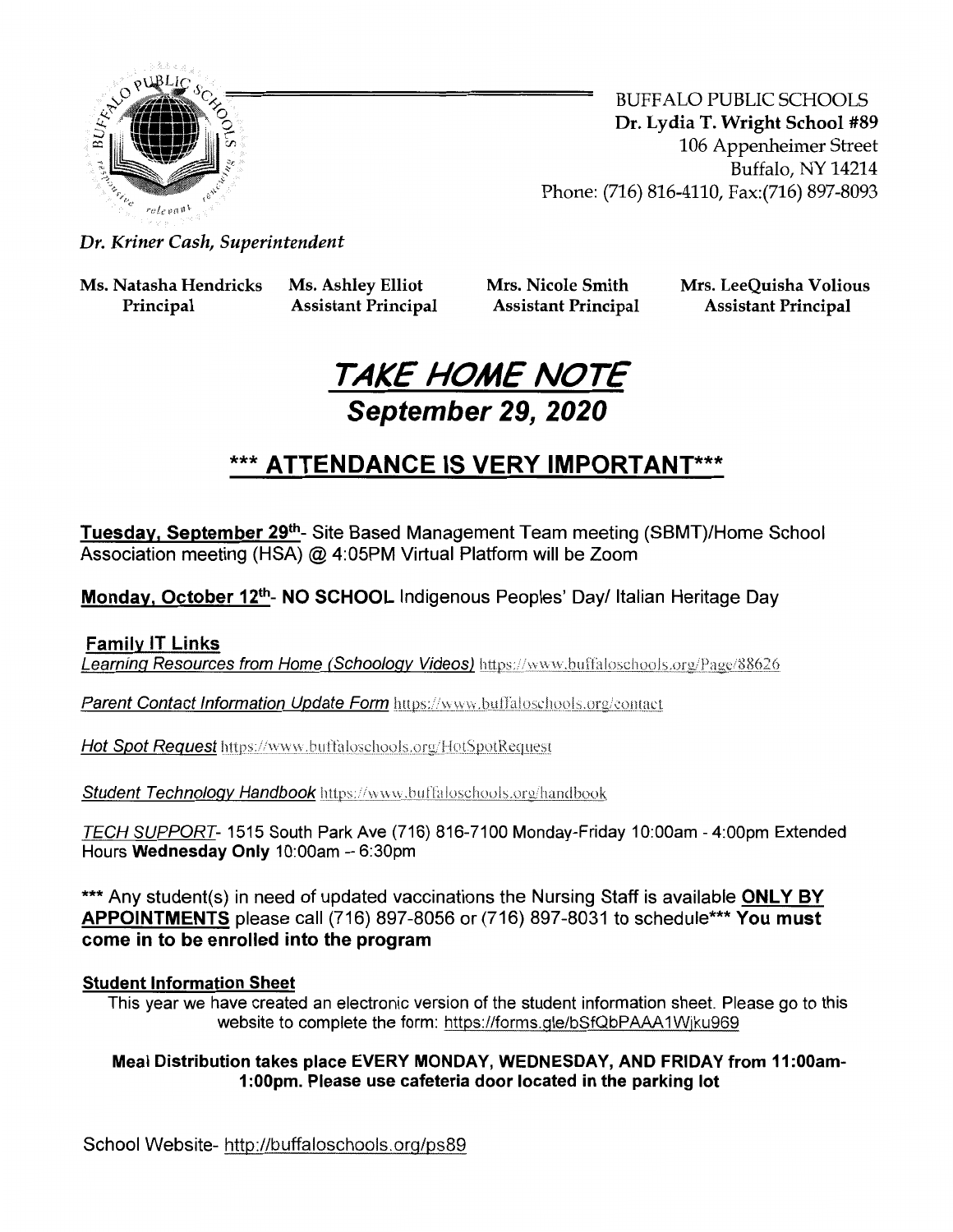

# DR. LYDIA T. WRIGHT SCHOOL OF EXCELLENCE

## VIRTUAL HSA/SBMT MEETING

TUESDAY, SEPT.29TH AT 4:05 PM

Be a part of the decision making process, give valuable input, and learn more about your child's education.

## Zoom information:

Link: https://zoom.us/j/92763101115? pwd=cDh5Tm5yQWUyNyttTGoySTBLaGdSUT09

Dial by your location +1 646 558 8656 US (New York)

Meeting ID: 927 6310 1115 Passcode: 052403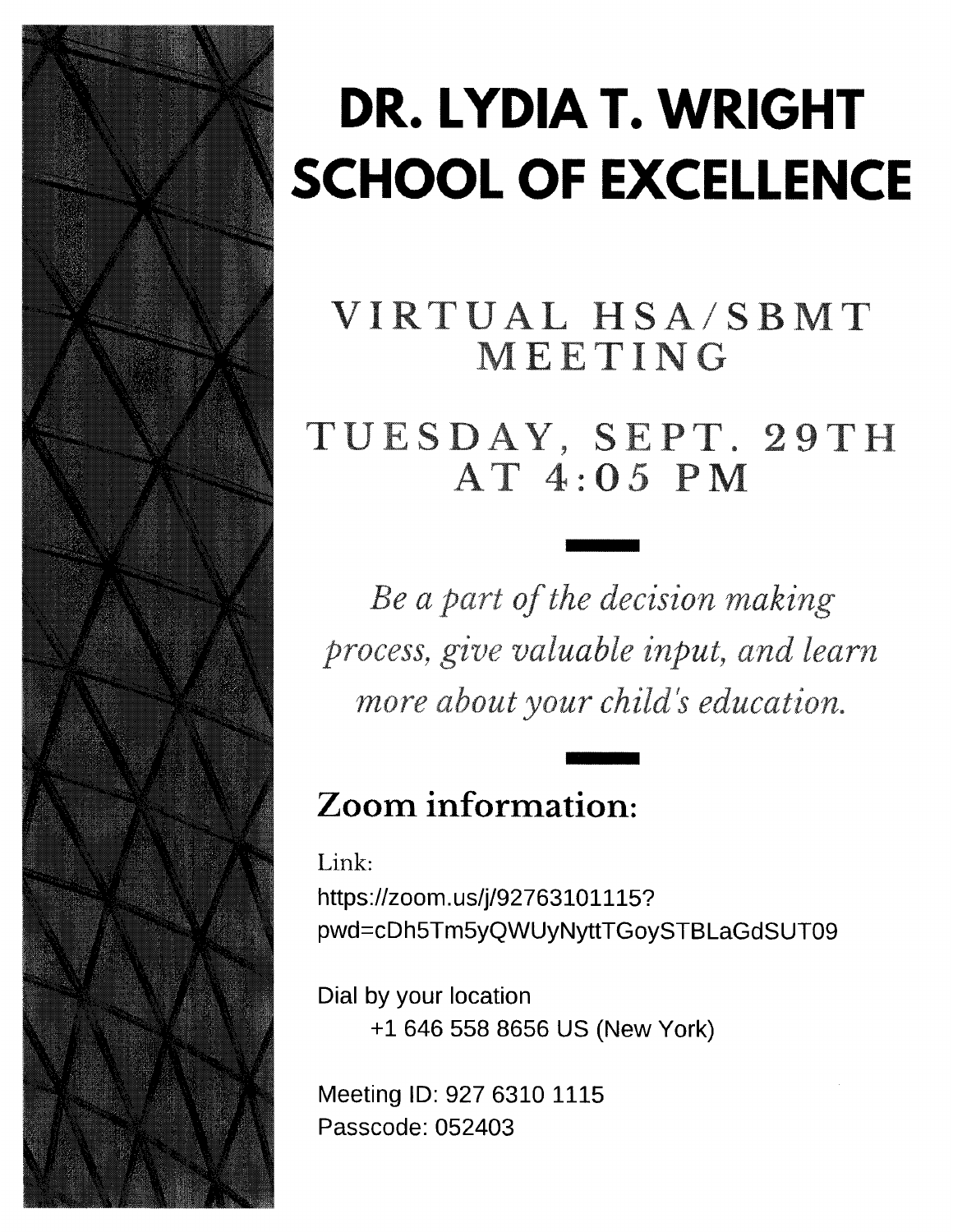## Why You Shouldn't Help Your Kids With Their Homework

by Melbourne Child Psychology & School Psychology Services, Port Melbourne



If you're like most parents of school-aged kids, you've probably witnessed an anxious child struggling with a challenging homework task.

The temptation to help them in some way can be very strong…

And even when the 'help' starts off with a gentle nudge in the right direction, it can sometimes end up with the child sleeping on the couch while you finish off the project!

It's perfectly understandable. We want to stop children from being anxious, while helping them to succeed.

But it's best not to help too much.

#### **Why?**

KJ Dell'Antonia identified a few important reasons in a recent article. If your child's teacher has assigned them the work, this means that he or she believes the child is capable of completing it.

And if you complete all, or part, of the work for them, you're putting a cap on their ability to be challenged, to be motivated, and to learn. It seems obvious…